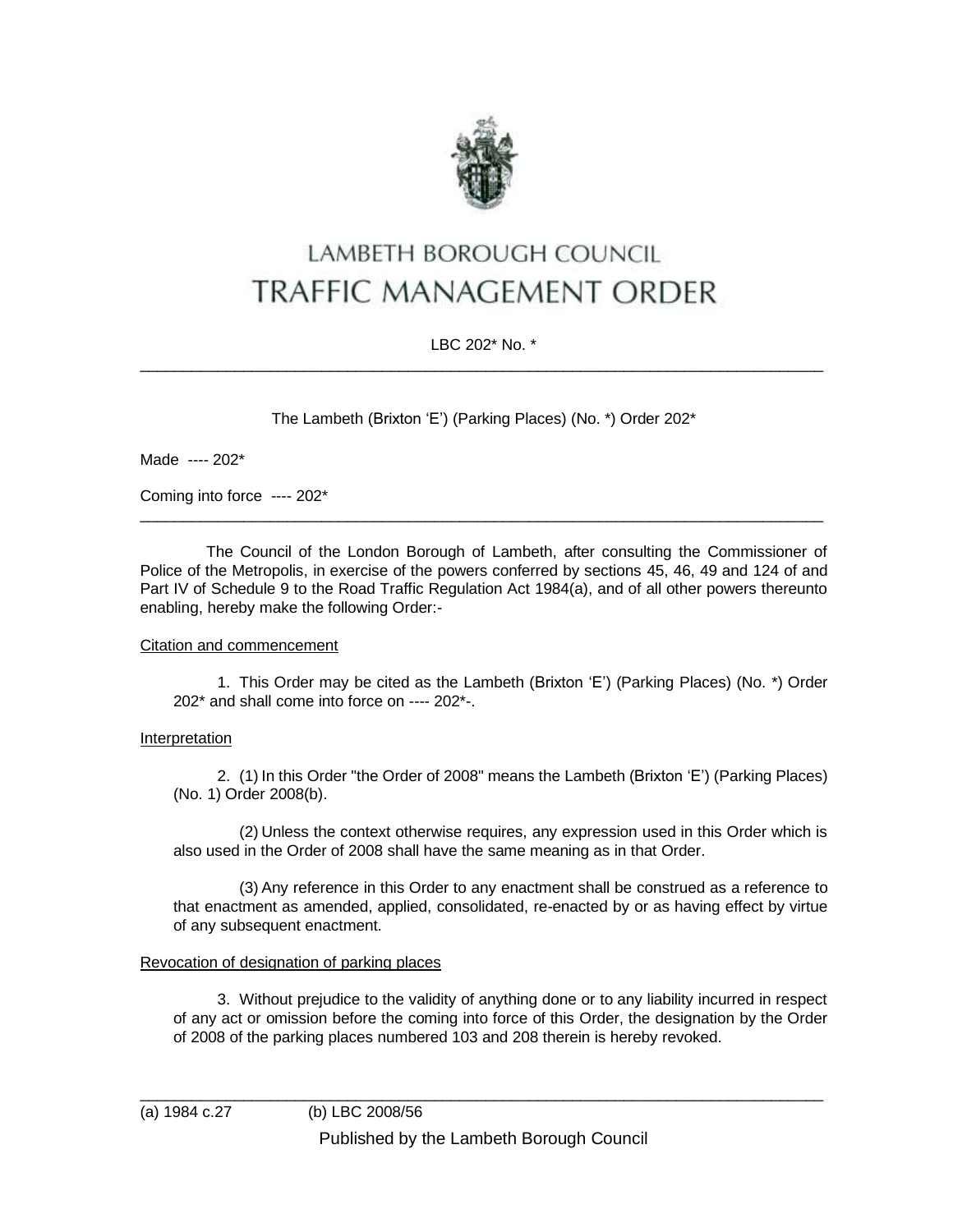## Designation of parking places and application of the Order of 2008 thereto

4. (1) Each area on a highway comprising the length of carriageway of a street specified in column 2 of the Schedule to this Order and bounded on one side of that length by the edge of the carriageway and having a width throughout of 2 metres, is designated as a parking place.

(2) The provisions of the Order of 2008 (other than Articles 3, 15 and 57) shall apply to the areas designated as parking places by this Order as if in those provisions any reference to a parking place included a reference to an area designated as a parking place by this Order and as if any reference to Schedule 3 to the Order of 2008 included a reference to the Schedule to this Order.

## Placing of traffic signs, etc.

- 5. The Council shall:-
	- (a) place and maintain traffic signs indicating the limits of each parking place referred to in the Schedule to this Order;
	- (b) place and maintain in or in the vicinity of each parking place referred to in the Schedule to this Order traffic signs indicating that such parking place may be used during the permitted hours for the leaving only of the vehicles specified in Article 4(4) of the Order of 2008;
	- (c) carry out such other work as is reasonably required for the purposes of the satisfactory operation of each parking place referred to in the Schedule this Order.

Dated this ---- day of ---- 201-.

Ben Stevens Highway Network Manager